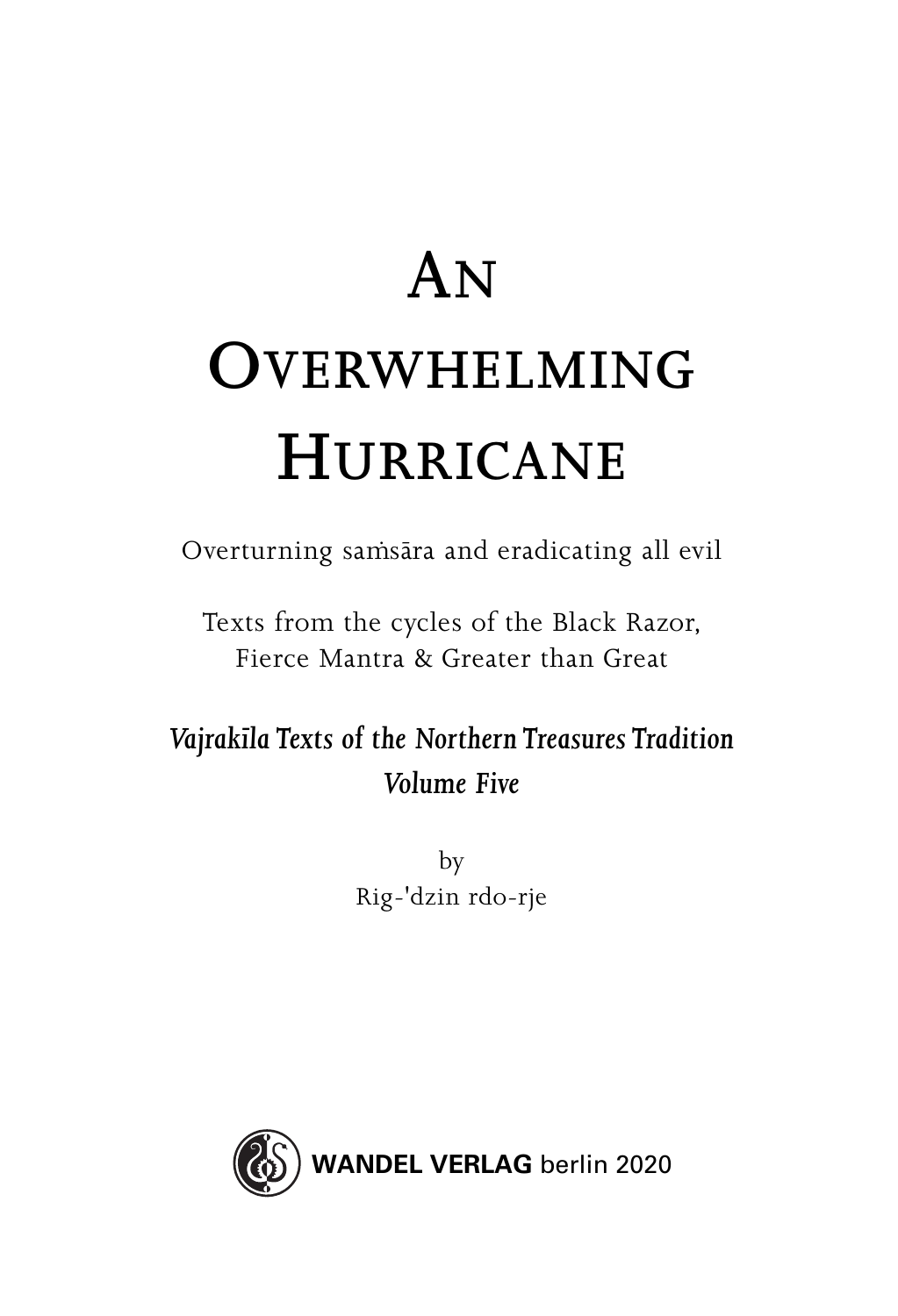

Khordong Commentary Series XV

All drawings by Nick Dudka: www.thangka-art.com Except Symplocos tree p.286 (credit: Amzat) All illustrations used by kind permission of the artists.

ISBN: 978-3-942380-28-7

© 2020 Martin J. Boord Published by edition khordong at **WANDEL VERLAG** berlin, 2020

First edition, 2020

All rights reserved. No part of this book may be reproduced in any form without prior written permission of the publisher.

Printed by SDL in Berlin, Germany on FSC certified 100% acid-, wood- & chlorine-free long-lasting paper conforming to ANSI standard.

We are supporting NatureFund for planting trees: Blue Planet Certificate 105WN

edition khordong is the publication series established by the german non-profit Khordong association, inspired by the late Kyabjé Chimed Rigdzin Rinpoche (1922-2002), and published by **WANDEL VERLAG** berlin.

Please visit our websites:

Contact: edition@khordong.net mail@wandel-verlag.de

Web: www.khordong.net www.wandel-verlag.de www.tsagli.net

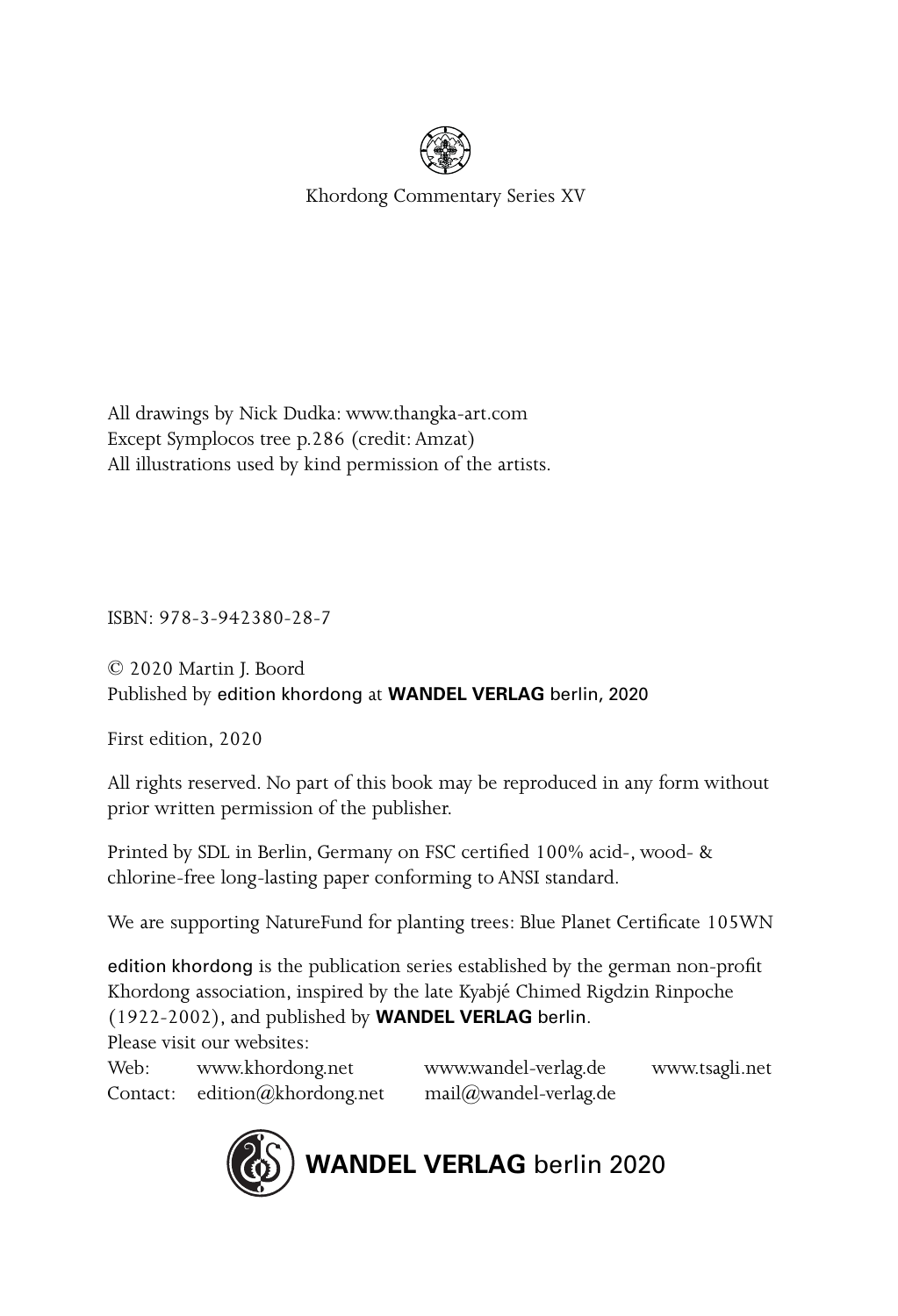पदभरनमितोर्वीवेगविक्षिप्तसिन्धु पलयघनसमानैराननैमुरकनादम्। भुजवनपवनास्तप्रस्थबन्धं गिरीणां भवतु भयहरं वस्ताण्डवं हेरुकस्य ॥

The ocean is flung to the sky by the force of the earth tilting beneath the weight of his footsteps And a great roar is released from his mass of faces arrayed like the dark clouds at the end of time And the wind created by the forest of his arms shakes the very mountains from their roots — May this wild dance of Heruka take away all of your fear!

When the teachings point toward the moon, the wise student does not focus upon the finger of the teacher. The words of the teachings, indeed, are no more than symbolic indicators of that which may be realised in the vast space of the sky beyond the confines of concepts.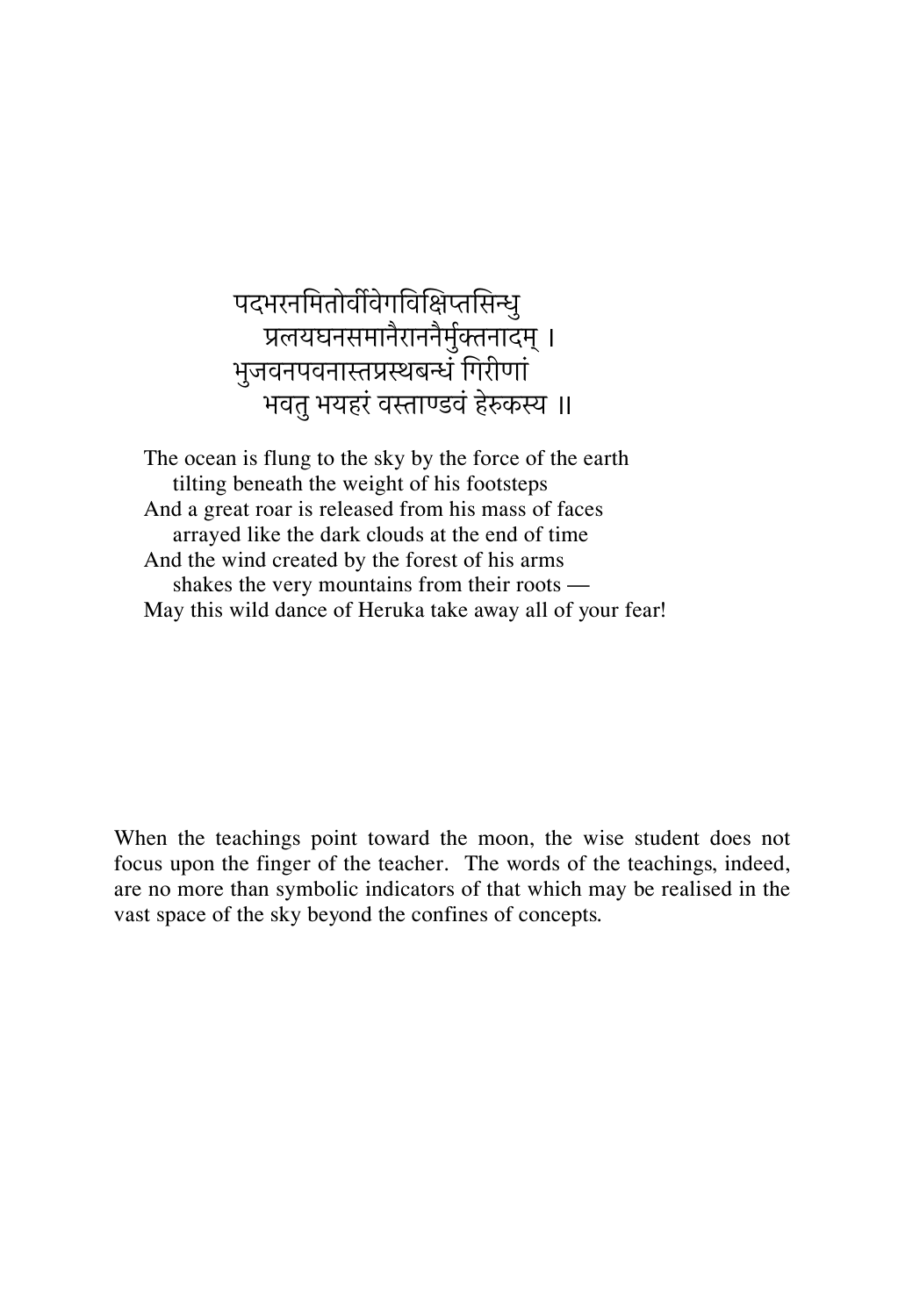

Homage to the Vajra Youth, Greater than Great!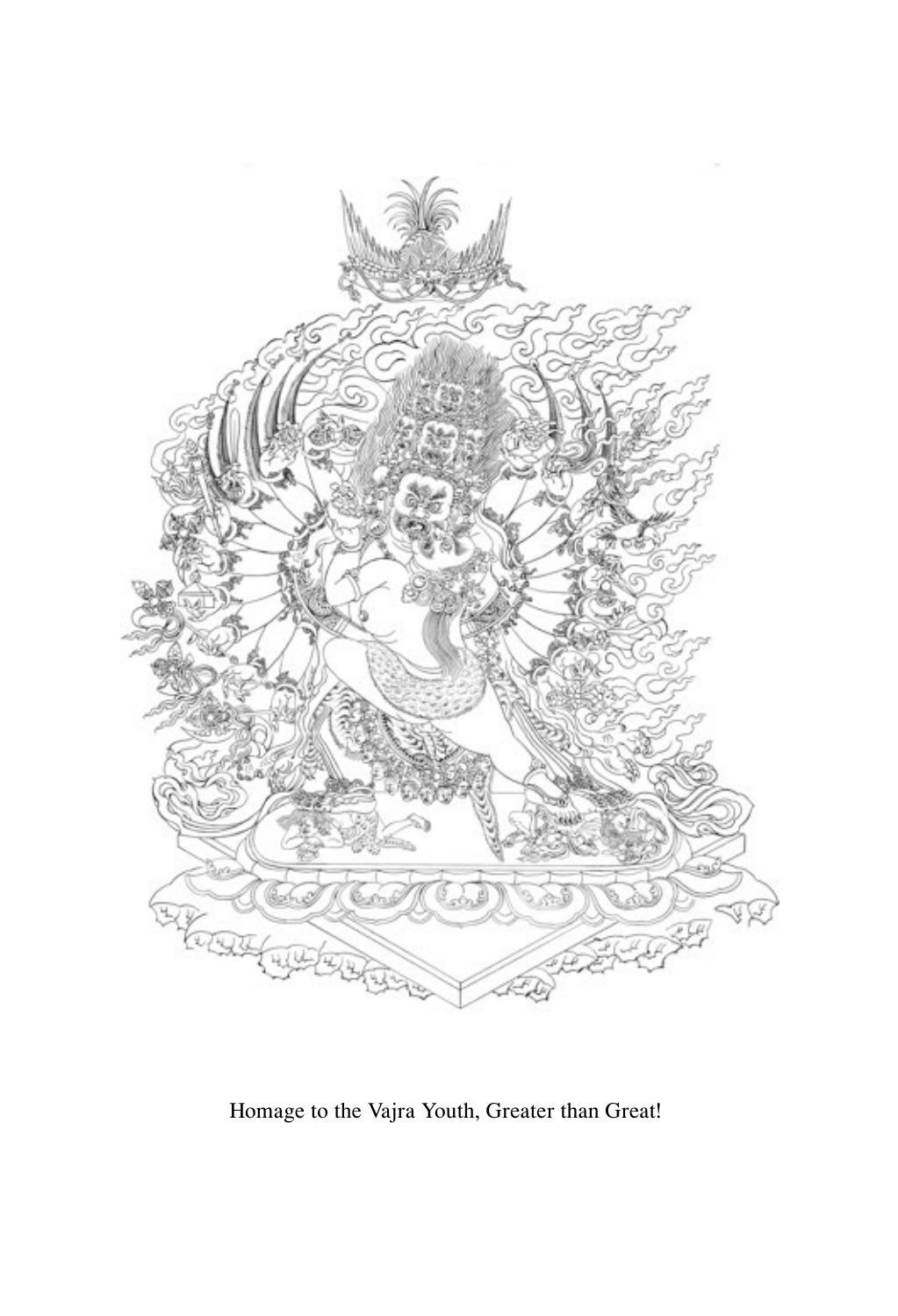## **Contents**

| Introduction                                                                                                                                                           | $\mathbf{1}$ |
|------------------------------------------------------------------------------------------------------------------------------------------------------------------------|--------------|
| The Threefold Firebrand<br>A personal testament by Padmasambhava of Oddiyana                                                                                           | 24           |
| The outer firebrand of the body                                                                                                                                        | 25           |
| performance of powerful deeds for the benefit of living beings                                                                                                         | 27           |
| The inner firebrand of deeds and activities                                                                                                                            | 33           |
| oral instructions called "the binding rope of compassion"                                                                                                              | 39           |
| valid means of knowing the qualities of the body                                                                                                                       | 44           |
| the method of inner practice                                                                                                                                           | 45           |
| an explanation of outer qualities                                                                                                                                      | 48           |
| an explanation of inner qualities<br>The blazing firebrand of the heart (secret firebrand of awareness)                                                                | 54<br>68     |
|                                                                                                                                                                        |              |
| The Stages of Power: Steps for the Attainment of Siddhi<br>An inventory of the unchanging precious treasury of Vajrakīla<br>A revealed treasure of Rig-'dzin rgod-ldem | 78           |
| Tantra of the Secret Embodiment of the Mind of Vajrakīla                                                                                                               |              |
| A revealed treasure of Rig-'dzin rgod-ldem                                                                                                                             | 82           |
| Chapter 1: introduction                                                                                                                                                | 82           |
| Chapter 2: the place and methods of subjugation                                                                                                                        | 83           |
| Chapter 3: approaching the mandala                                                                                                                                     | 87           |
| Chapter 4: the means of great attainment                                                                                                                               | 90           |
| Chapter 5: the spontaneous appearance of wrath                                                                                                                         | 94           |
| Chapter 6: the practice of Vajravārāhī                                                                                                                                 | 97           |
| Chapter 7: teaching the fierce deeds                                                                                                                                   | 100          |
| Chapter 8: the practice of Mahākāla                                                                                                                                    | 102          |
| Chapter 9: explaining the name of the tantra                                                                                                                           | 103          |
| Chapter 10: the seal of entrustment                                                                                                                                    | 104          |
| Praise and Invocation                                                                                                                                                  |              |
| A revealed treasure of Rig-'dzin rgod-ldem                                                                                                                             | 106          |
| Daily Dedication of Bali Cakes                                                                                                                                         |              |
| Arranged by the Yol-mo-ba sprul-sku Śākya bzang-po                                                                                                                     | 148          |
| Eight Teachings on the Yoga of Everyday Life<br>A revealed treasure of Rig-'dzin rgod-ldem                                                                             | 154          |
|                                                                                                                                                                        |              |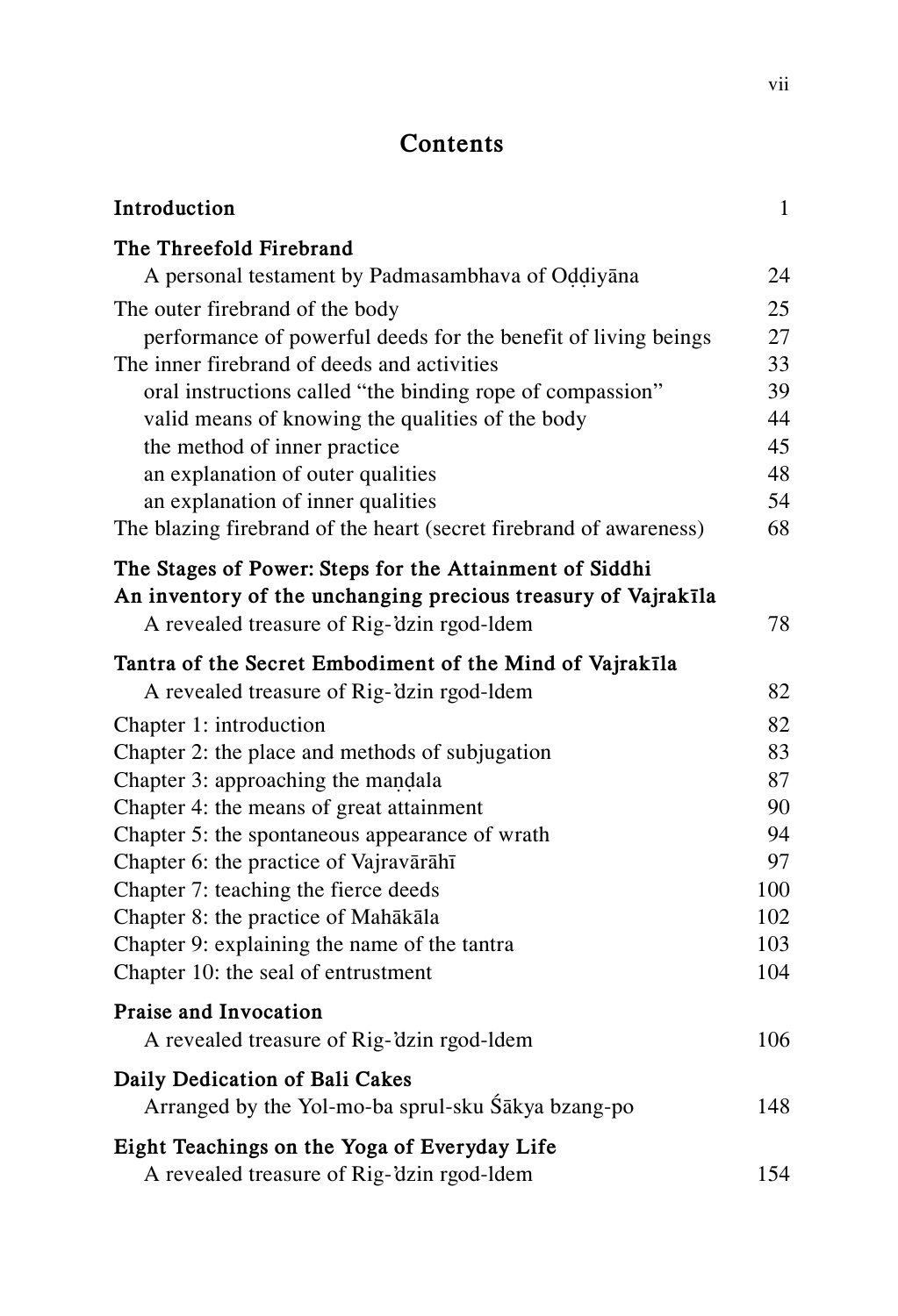| .<br><b>V111</b> | Contents |
|------------------|----------|
|                  |          |

| <b>Extensive Feast Offering</b><br>A revealed treasure of Rig-'dzin rgod-ldem                          | 158 |
|--------------------------------------------------------------------------------------------------------|-----|
| Lamp of the White Path<br>A revealed treasure of Rig-'dzin rgod-ldem                                   | 163 |
| Iron Cloak of Obedient Servants<br>A revealed treasure of Rig-'dzin rgod-ldem                          | 172 |
| <b>Black Wheel of Poison</b><br>A revealed treasure of Rig-'dzin rgod-ldem                             | 177 |
| <b>Summoning the Messengers</b><br>A revealed treasure of Rig-'dzin rgod-ldem                          | 189 |
| Suppression, Burning and Hurling<br>A revealed treasure of Rig-'dzin rgod-ldem                         | 193 |
| The Vajrakīla Razor of Life<br>A revealed treasure of Rig-'dzin rgod-ldem                              | 201 |
| Clarifying the Vajrakīla Razor of Life<br>A revealed treasure of Rig-'dzin rgod-ldem                   | 208 |
| The Ritual Practice of Mahottara Vajrakumāra<br>A revealed treasure of Rig-'dzin rgod-ldem             | 212 |
| <b>Fierce Recitation</b><br>A revealed treasure of Rig-'dzin rgod-ldem                                 | 261 |
| The Dharmatā Recitation of Vajrakīla<br>A revealed treasure of Rig-'dzin rgod-ldem                     | 264 |
| The Fundamentals of all Vajrakīla Activities<br>A revealed treasure of Rig-'dzin rgod-ldem             | 267 |
| Protective Cakra that Repels the Eight Classes of Demons<br>A revealed treasure of Rig-'dzin rgod-ldem | 269 |
| Powerful Substances for the Collected Razor Rites<br>A revealed treasure of Rig-'dzin rgod-ldem        | 275 |
| The Vajrakīla Rite to Turn Away Hailstones<br>A revealed treasure of Rig-'dzin rgod-ldem               | 287 |
| Daily Practice of the Vajrakīla Wrathful Mantra<br>A revealed treasure of Rig-'dzin rgod-ldem          | 289 |
|                                                                                                        |     |